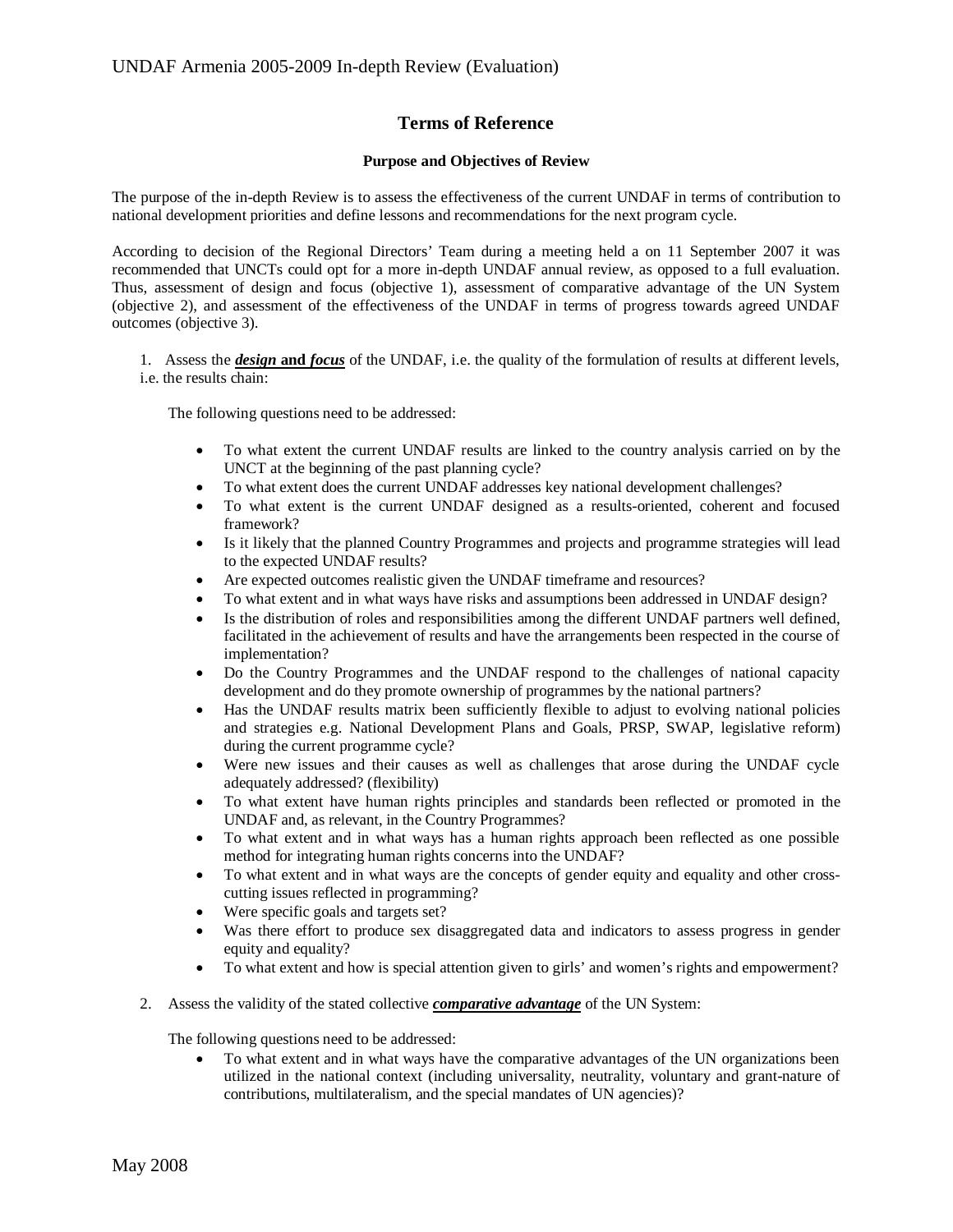3. Assess the *effectiveness* of the UNDAF in terms of progress towards agreed UNDAF outcomes:

The following questions need to be addressed:

- x What progress has been made towards the realization of UNDAF outcomes as a contribution to the achievement of MDGs and in terms of indicators as reflected in the UNDAF M&E Plan?
- To what extent and in what ways was special emphasis placed on strengthening of national capacities, building partnerships, promoting innovations, and the realization of human rights and promoting gender equity and equality?
- Which are the main factors that contributed to the realization or non-realization of the outcomes? How were risks and assumptions addressed during the implementation of programmes and projects?
- To what extent and in what ways did UN support promote national execution of programmes and / or the use of national expertise and technologies?

#### 4. Assess the *effectiveness of the UNDAF as a coordination and partnership framework*:

The following questions need to be addressed:

- To what extent and in what ways has UNDAF contributed to achieving better synergies among the programmes of UN agencies?
- Has the UNDAF enhanced joint programming by agencies and /or resulted in specific joint programmes? Were the strategies employed by agencies complementary and synergistic?
- Have agency supported programmes been mutually reinforcing in helping to achieve UNDAF outcomes? Has the effectiveness or programme support by individual agencies been enhanced as a result of joint programming?
- Did UNDAF promote effective partnerships and strategic alliances around the main UNDAF outcome areas (e.g. national partners, International Financial Institutions and other external support agencies)?
- 5. To the extent possible, assess the *impact* of UNDAF on the lives of the poor, i.e. determine whether there is any major change in UNDAF indicators that can reasonably be attributed to or be associated with UNDAF, notably in the realization of MDGs, National Development Goals and the national implementation of internationally agreed commitments and UN Conventions and Treaties.
- **6.** To the extent possible, assess the *efficiency of the UNDAF as a mechanism to minimize transaction costs* of UN support for the government and for the UN agencies;

The following questions need to be addressed

- xTo what extent and in what ways has UNDAF contributed to a reduction of transaction cost for the government and for each of the UN agencies? In what ways could transaction costs be further reduced?
- xWere results achieved at reasonably low or lowest possible cost?
- **7.** Analyse to what extent results achieved and strategies used by the supported Country Programmes and projects are *sustainable* (i) as a contribution to national development and (ii) in terms of the added value of UNDAF for cooperation among individual UN agencies**.**

The following questions need to be addressed

• To what extent and in what ways have national capacities been enhanced in government, and civil society?

Have complementarities, collaboration and / or synergies fostered by UNDAF contributed to greater sustainability of results of Country Programmes and projects of individual UN agencies?